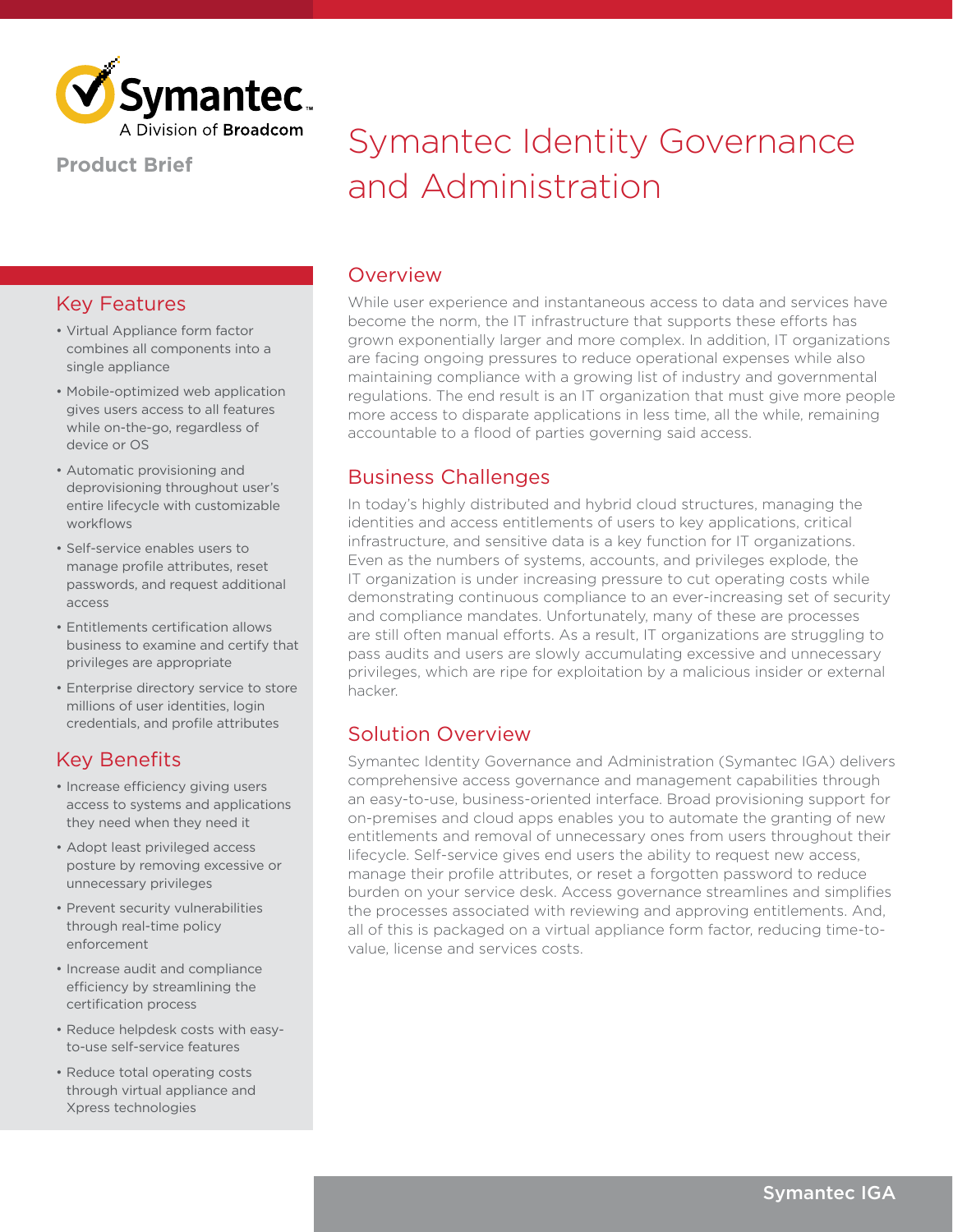

Figure 1: Symantec IGA: Comprehensive Capabilities Delivered in One Virtual Appliance

#### Features and Capabilities

Symantec IGA delivers a comprehensive solution to manage and govern user identities and access permissions to applications, systems, and data through the following core features and capabilities:

- Self-Service Console is the intuitive interface that business users will access for all of their identity and access tasks. Users can manage profile attributes, reset passwords, request access, and even navigate directly to endpoint applications via the application Launchpad. Managers use the console to additionally approve requests and certify user access. All of this functionality is provided in a single, mobileoptimized web application, so users may stay on top of their identity and access management, even on the go.
- Access is provided automatically wherever rules or roles require it, but ad-hoc access requests will always be a necessity in any large organization. The access

request module translates application-based roles, permissions, and terminology into a common business language, and provides a shopping cart experience for requesting access to new systems. The process also incorporates realtime risk analysis, evaluating risks associated with users' entitlements, so potential violations can be remediated in real-time and before new access is granted to a user.

- Governance Engine streamlines the processes associated with user, role, and resource certifications. Existing access privileges across a wide variety of IT systems and applications can be automatically gathered and correlated. These processes can be scheduled to run periodically or run on demand. Certifications can easily be filtered to run against a subset of the users, platforms, and/or entitlements, and can be based on the current entitlements, a historical snapshot, or differences/delta since last certification.
- Provisioning Engine performs the standard account provisioning functions (that is, create, modify, delete, suspend, resume, set password, group membership, and attribute settings) for all managed systems based on predefined roles and/or rules. These changes can be initiated by an authoritative source, a delegated administrator, or an end user via self-service. This engine also enables organizations to establish and enforce a consistent set of identity compliance policies and separation of duties rules to minimize their security risk.
- Xpress Technologies include tools that simplify the deployment of common use cases, enable you to create custom business logic without coding, simplify the process of building new connectors to custom applications, and make it easier to migrate configuration data from one environment to another.